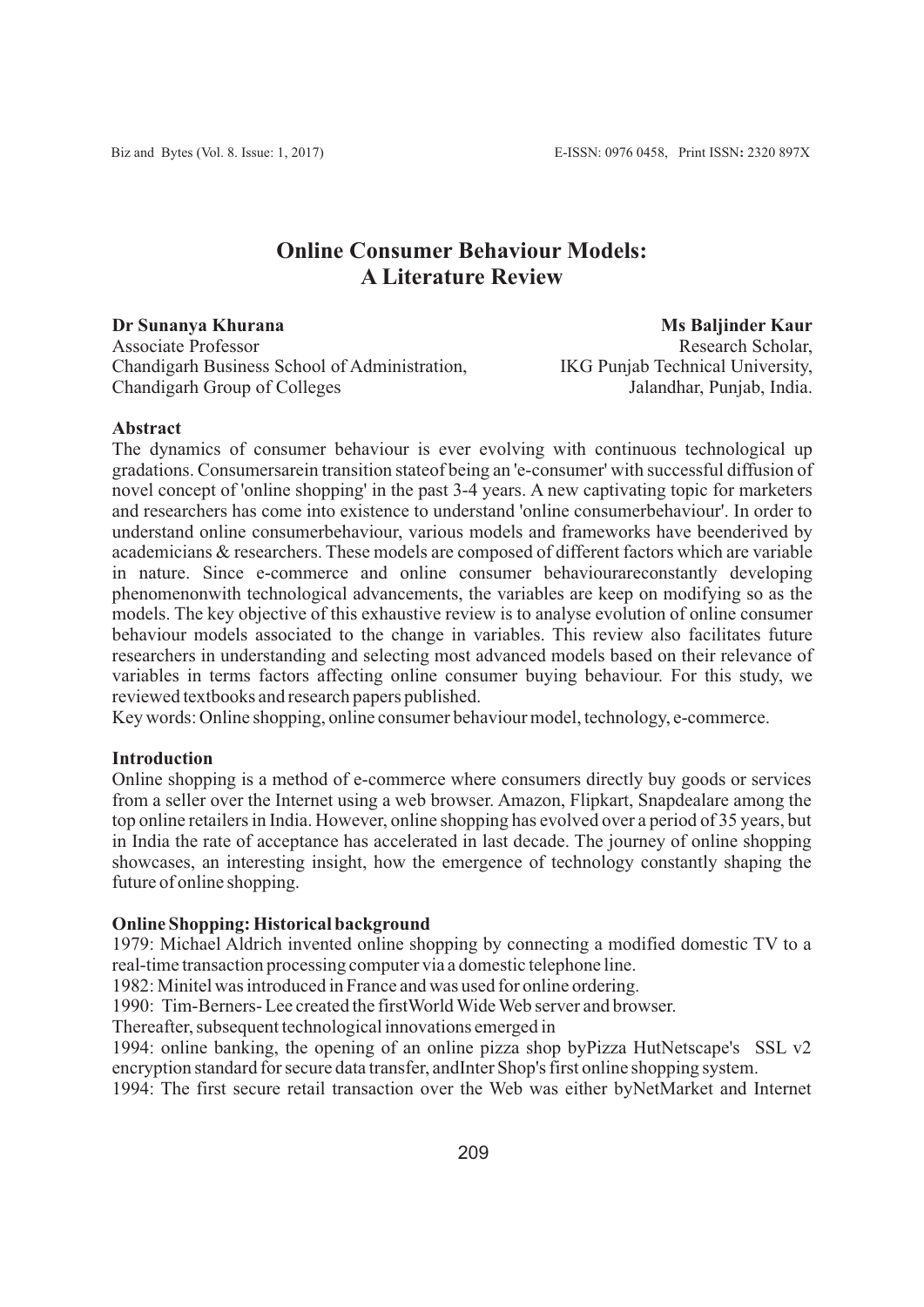Shopping Network.

1994:Amazon.com launched its online shopping site in 1994.

1995: eBay was introduced.

1998: PayPal comes into existence.

2002: eBay acquires PayPal for \$1.5 billion and changes the scope of online shopping forever.

2003: Alibaba's sitesTaobao (In China)

2003- After eight years, Amazon posts its first yearly profit.

2007: Flipkart was founded by [Sachin Bansal](https://en.wikipedia.org/wiki/Sachin_Bansal) and [Binny Bansal](https://en.wikipedia.org/wiki/Binny_Bansal), both are alumni of the [Indian](https://en.wikipedia.org/wiki/Indian_Institute_of_Technology_Delhi)  [Institute of Technology, Delhi](https://en.wikipedia.org/wiki/Indian_Institute_of_Technology_Delhi).

2010: Snapdeal is an [online marketplace](https://en.wikipedia.org/wiki/Online_marketplace), [New Delhi](https://en.wikipedia.org/wiki/New_Delhi), [India](https://en.wikipedia.org/wiki/India)

2011: ShopClues is an online marketplace, headquartered in Gurgaon, India.

2013: [Amazon](https://en.wikipedia.org/wiki/Amazon.com) launched their Amazon India marketplace in India.

And many other solution based ventures such online ticket booking (Rail/air/bus and movie), online banking, taxi and bike/scooter services and many others have also been evolved.

(Source: https://www.tributemedia.com/blog/evolution-ecommerce)

# **Online consumer behaviour: Theoretical background**

Consumer behaviour is "how consumers think and behave when making purchase decisions." Itis defined as 'the study of understanding how the consumer makes decision about spending his/her limited resources, such as time, effort and money for purchasing. This definitionis also applicable in online consumer behaviour except the use of technology in purchase decision. A consumer decision largely influenced by his/her personal, social, psychological and cultural factors as shown in Exhibit no.1



Exhibit no.1Factors affecting consumer decision making

The Digital India programme's vision is becoming a reality, where today's consumers have the power of taking purchase decisions in their hands. With increased used of smartphones, more and more companies are choosing to start apps for their products/services making decision making process more quick and easy. Based on this major aspects of online consumer behaviour can be summarized as:

- Factors affecting consumer behaviour where shopping online/offline
- · Technological factors of shopping online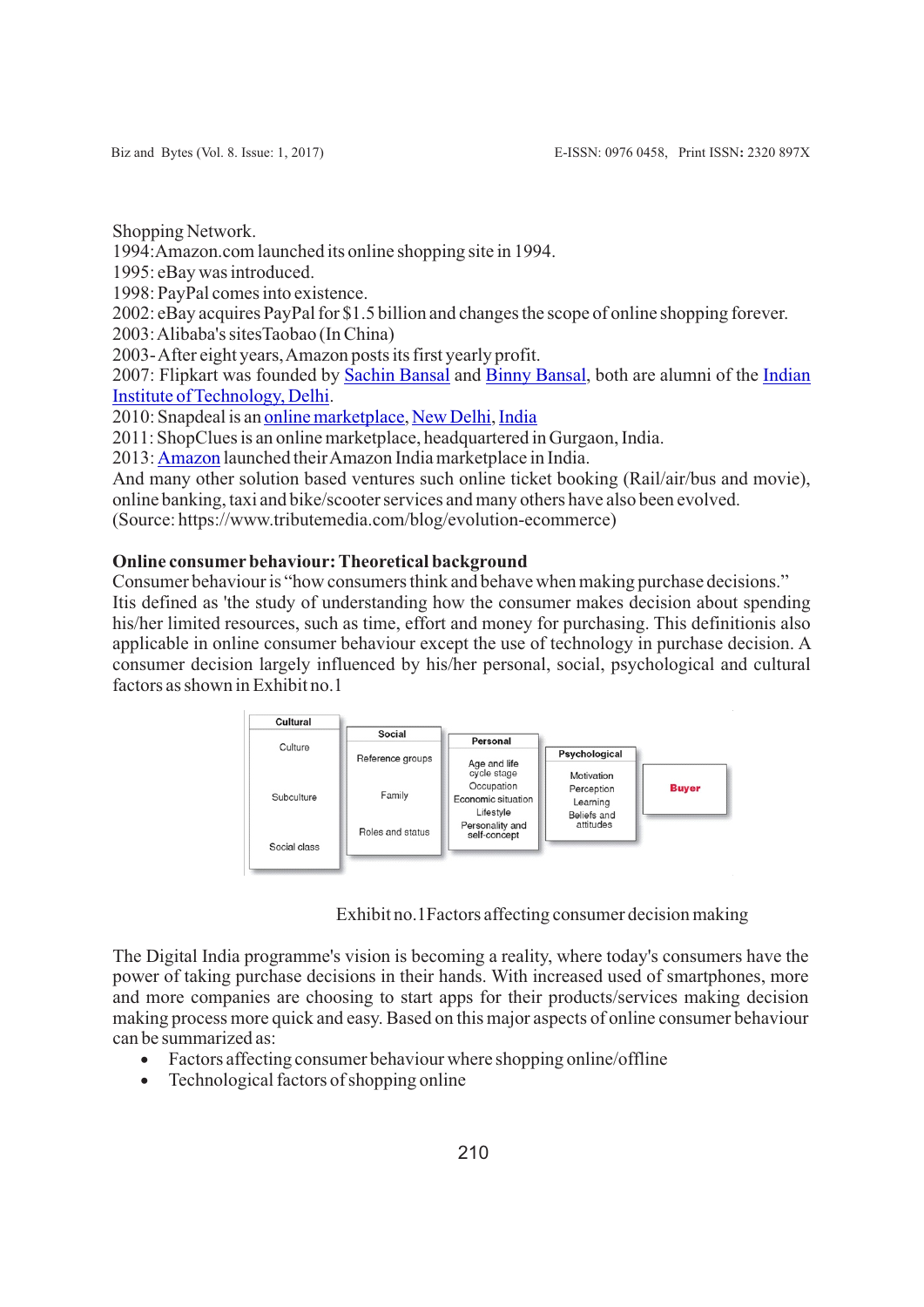Cognitive consumer behaviour models Analytical Prescriptive Theory of buyer<br>behaviour Theory of planned<br>behaviour **Consumer decisio** Theory of<br>reasoned action model

Above mentioned factors are under continuous change, theprescriptive of cognitive consumer behaviour model further supports these two aspects as depicted in exhibit no. 2.

#### **Theory of reasoned action (TRA)**

IcekAjzen and Martin Fishbein formulated in 1980 the theory of reasoned action (TRA). This resulted from attitude research from the Expectancy Value Models. Ajzen and Fishbein formulated the TRAafter trying to estimate the discrepancy between attitude and behaviour. This TRAwas related to voluntary behaviour. Later on behaviour appeared not to be 100% voluntary and under control, this resulted in the addition of perceived behavioural control. With this addition the theory was called the theory of planned behaviour (TpB). The theory of planned behaviour is a theory which predicts deliberate behaviour, because behaviour can be deliberative and planned.



Exhibit no. 3 Theory of reasoned action (TRA)

TAM is based on the theory of reasoned action, Davis (1986). This model suggests that the acceptability of an information system is determined by two main factors: perceived usefulness (PU) and perceived ease of use (PEOU).

Perceived usefulness is defined as being the degree to which a person believes that the use of a system will improve his performance. Perceived ease of use refers to the degree to which a person believes that the use of a system will be effortless.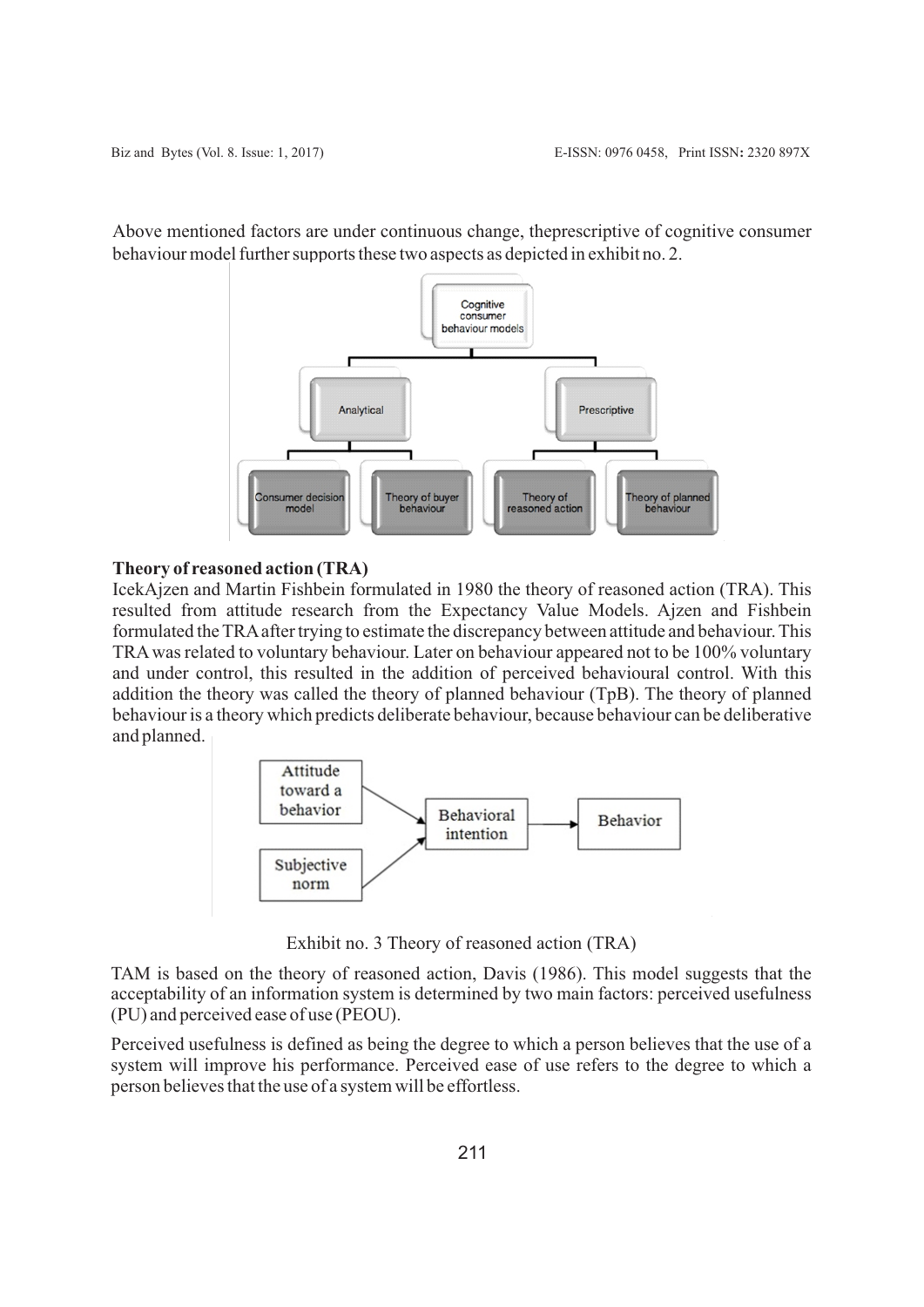

Exhibit no. 4 Technology Acceptance Model (TAM)

While conducting this study, finding an integrated, relevant and widely accepted online consumer behaviour model was a challenge. It was found that the base of most of the models were classical theories based of Theory of reasoned action (TRA) and Technology Acceptance Model (TAM).

# **Research Methodology**

A selective review of literatures was undertaken to observe the key factors of online consumer behaviour over the period of time. For this study, we reviewed the research papers published from 2002 to 2015, where the change in factors can be easily comprehended.

# **Review of Literature**

#### **Fundamental concepts of online consumerbehaviour**

Constantine E., (2002), "The 4S Web-Marketing Mix model", Electronic Commerce Research and Applications 1 (2002) 57–76

The author's contribution in the field of e-commerce presented the basic conceptof marketingmixwhich was essential to carry on the activities of web marketing. This new approach of the web-marketing Mix had identifiedfour S elements namely scope, site, synergy and system as shown in exhibit no.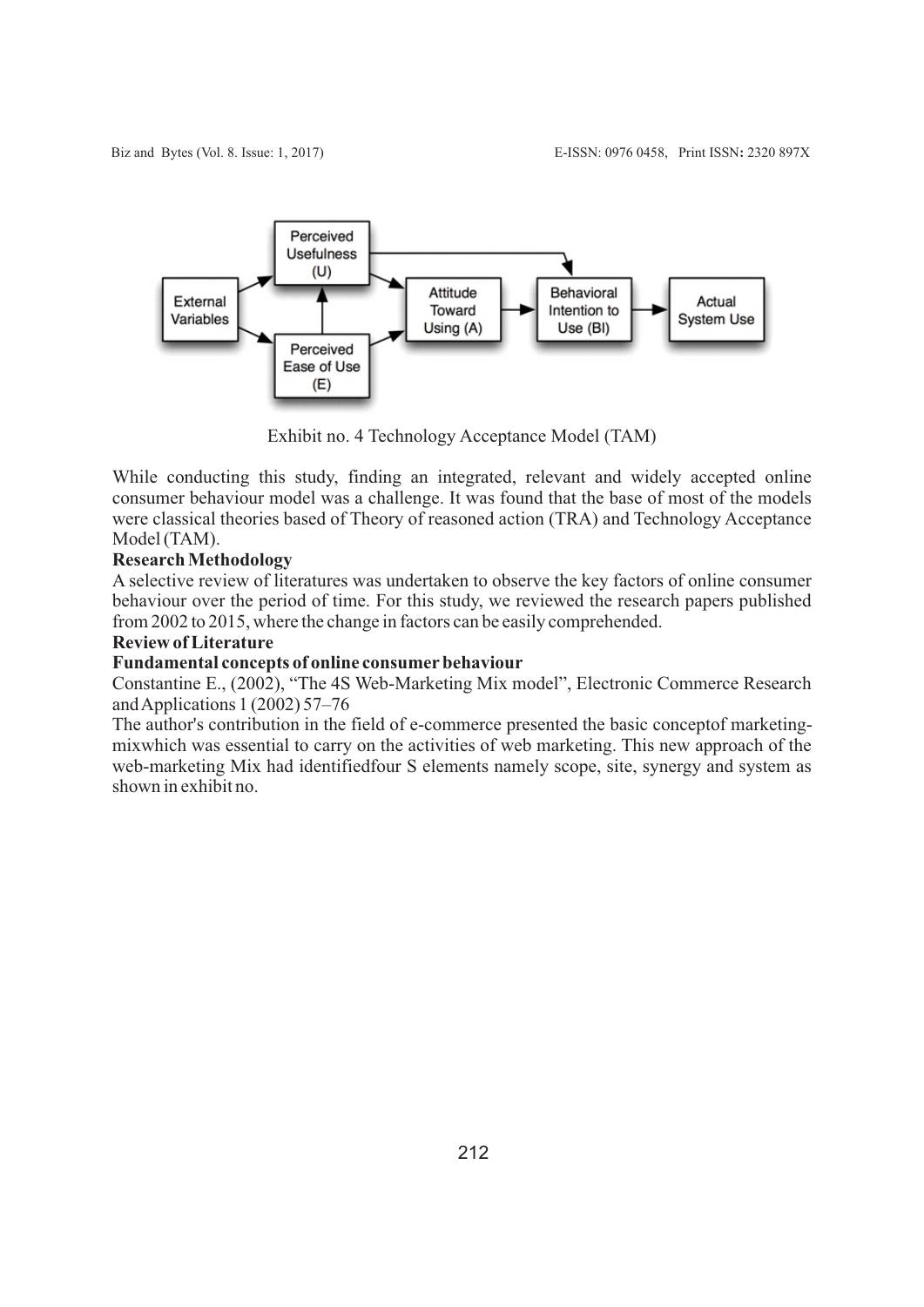

Exhibit no. 5The 4S framework of web-marketing

Chang Su-Jane., (2003),"A descriptive model of online shopping process: some empirical results", International Journal of Service Industry Management, Vol. 14 Iss 5 pp. 556 - 569 This study addressed the fundamentals of online shopping where the focus was on understanding online shopping process. When it comes to online shopping the common issues such as how do online shoppers describe their online shopping process?Is there a common model of online shopping process?What are the fundamental dimensions of one's online shopping process? How do the underlying dimensions influence online shoppers' satisfaction with their online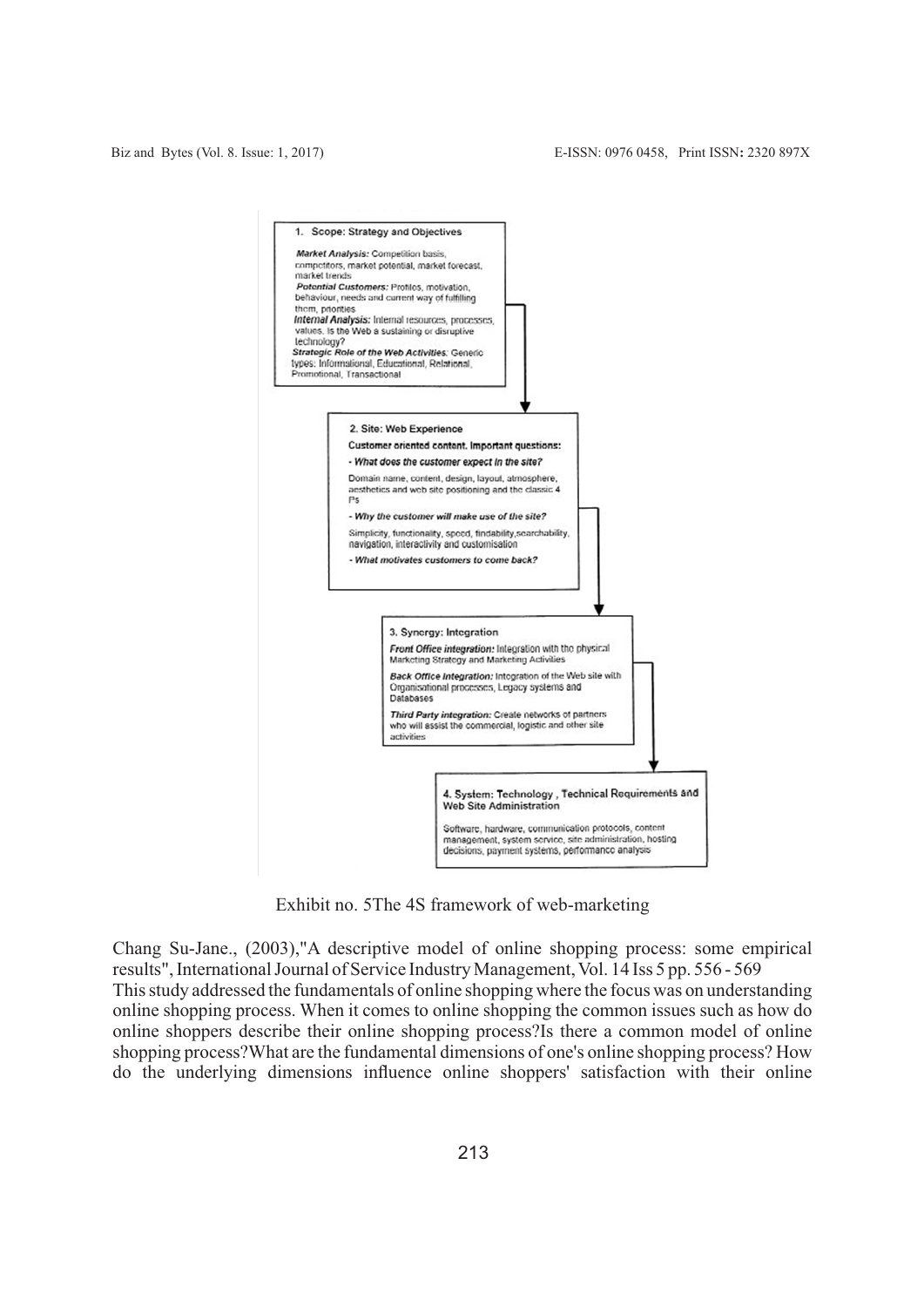purchases? Still the answers of these issues remained undercover. The finding of this study based on in-depth interviews and a follow-up survey identified three common online shopping components: interactivity, transaction, and fulfillment.

# **Role of Trust& attitude towards online buying intention**

Srinivasan S., (2004),"Role of trust in e-business success", Information Management & Computer Security, Vol. 12 Iss 1 pp. 66 - 72

The author of this study examined the importance of trust from the transaction perspective in ecommerce. The factors that contribute for transaction trust were identified such as easy access to description of products and services, ease of placing orders, order confirmation, order tracking and post-sales service. The essence of this study was development of 'Trust Model' based on key components that were trusted seals, security and financial institutions.

Kim J. & et al, (2005),"A consumer shopping channel extension model: attitude shift toward the online store", Journal of Fashion Marketing and Management: An International Journal, Vol. 9 Iss 1 pp. 106 – 121

This study is to examine the consumer shopping shift from offline to online store with a theoretical approach. The results showed that attitude played an important role in online purchase intention.

Mukherjee A. &et al, (2007),"Role of electronic trust in online retailing", European Journal of Marketing, Vol. 41 Iss 9/10 pp. 1173 – 1202

This study reinforced the role trust and commitment in online world. The emphasis was on how websites can be able to gain the trust of the buyers and deliver on the promises to lead to long term customer relationships. This paper also reconsidered the commitment-trust theory (CTT) of associated with online retailing context.

Privacy and security features of the website facilitate inbuilding trust which eventually leads to building bond.

Karjaluoto J., (2007),"A conceptual model of trust in the online environment", Online Information Review, Vol. 31 Iss  $5$  pp.  $604 - 621$ 

This study investigated factors that impact of trust in e-commerce and presented an integrative trust model. As shown in the exhibit no. 6 the model classifiedvarious externalfactors and internal factors. Trust was the key driver for repeat purchase which ultimately leaded to long term commitment.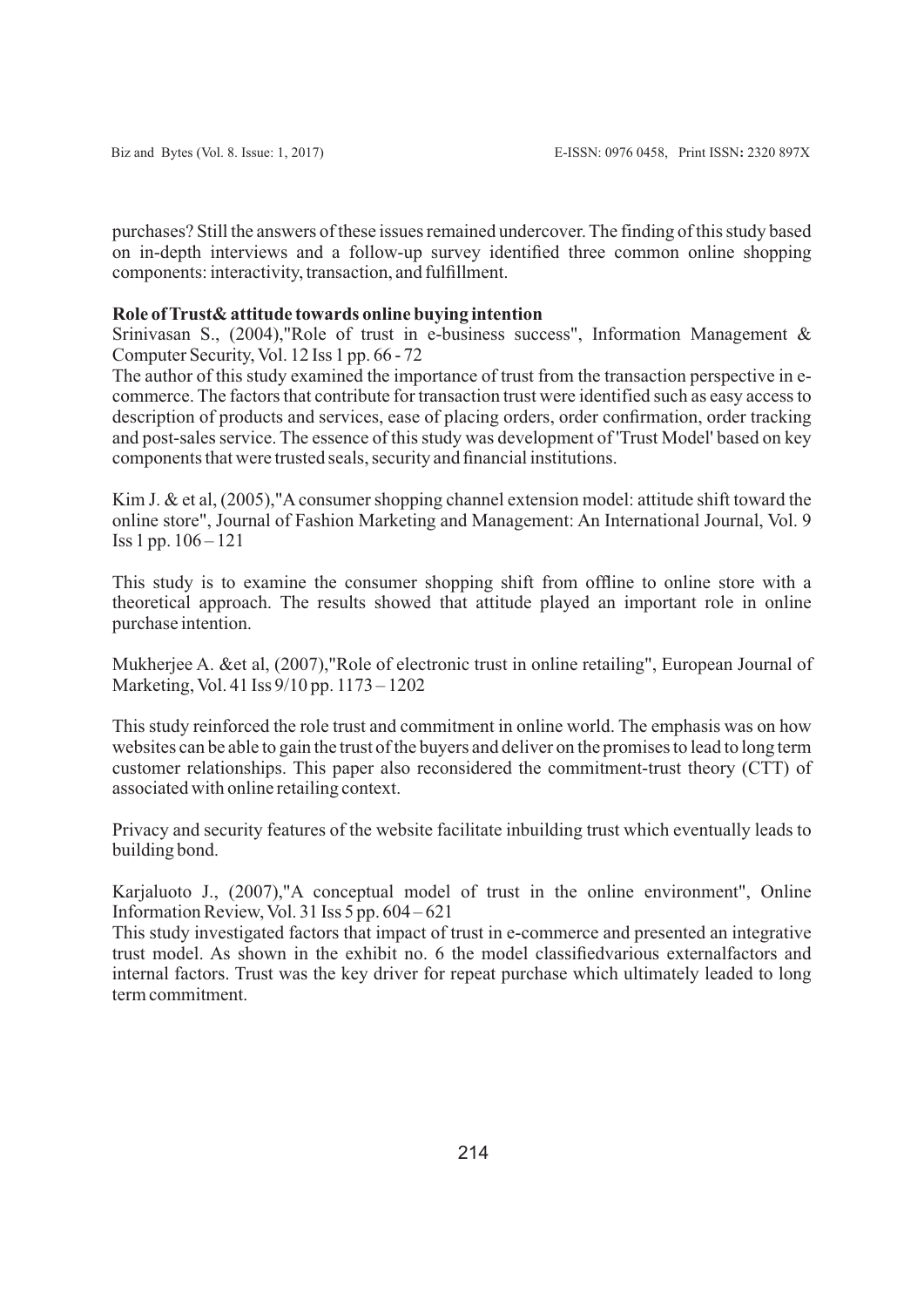

Exhibit no. 6 An Integrative Trust Model

# **Analysis of theories and models**

Lim W., et al (2012), "E-shopping: an Analysis of the Technology Acceptance Model", Modern Applied Science, Vol. 6, No. 4; April 2012.

This empirical study was an attempt to find out the acceptance of online shopping and surveyed the relationship between various determinants of TAM. All four hypotheses formed on determinants of TAM were found a positive effect on consumers' intention to shop. The outcome of the study indicating consumers were accepting technology as the PEOU and PU been proved to be meaningful in today's times

Sharma R. & Mishra R., (2014), "AReview of Evolution of Theories and Models of Technology Adoption", IMJ, Volume 6 Issue 2

This study is an exhaustive collection of various theories and models of technology adoption summarized in systemic and chronological order as mentioned below: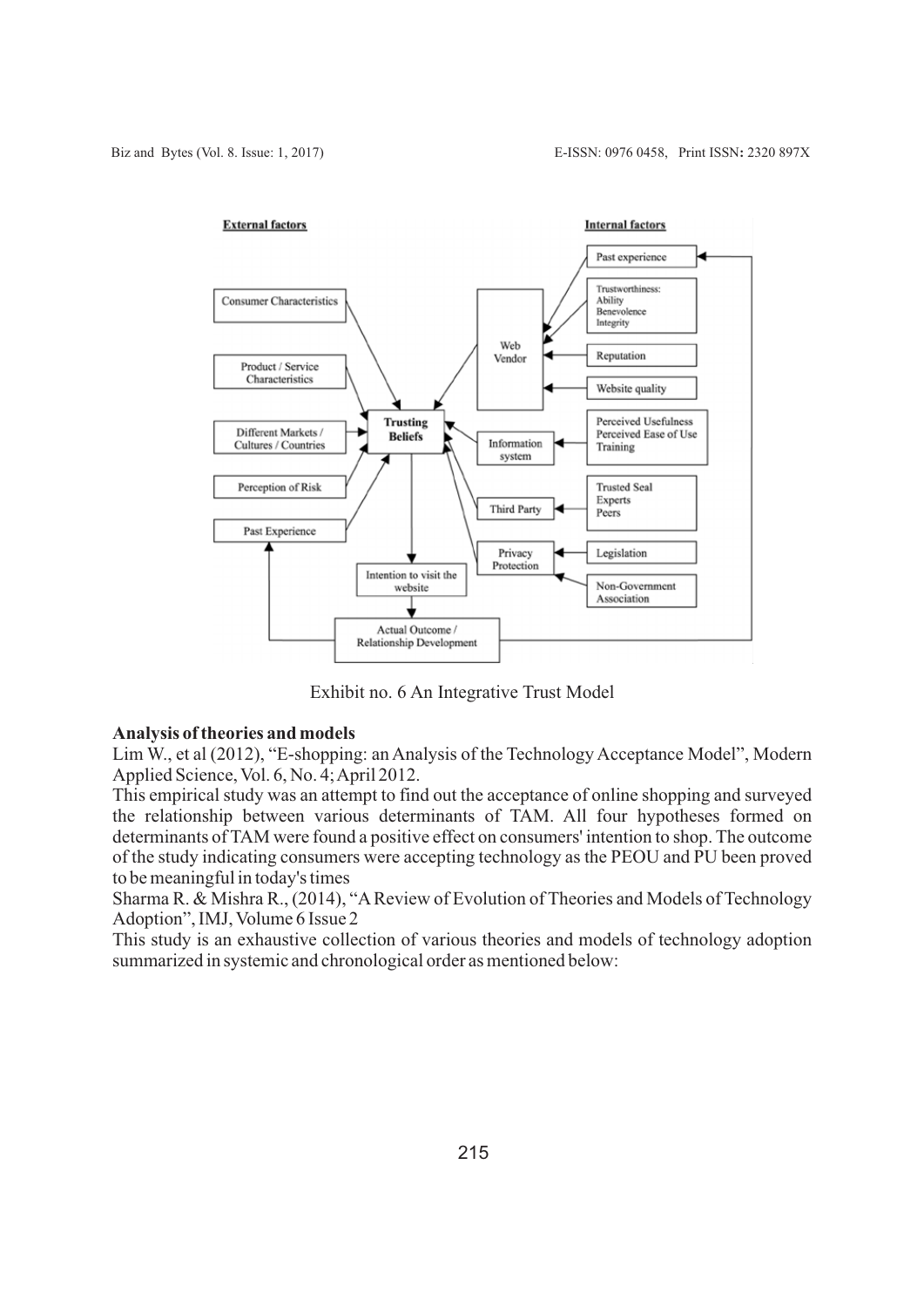| Year | Theory/Model                                                        | Developed By           | Constructs/ Determinants of adoption                                                                                                                                                                     |
|------|---------------------------------------------------------------------|------------------------|----------------------------------------------------------------------------------------------------------------------------------------------------------------------------------------------------------|
| 1960 | Diffusion of<br>innovation theory                                   | <b>Everett Roger</b>   | The innovation of communication channels,<br>time Innovation                                                                                                                                             |
| 1975 | Theory of Reasoned<br>Action                                        | Ajzen and<br>Fishbein  | Behavioural intention, Attitude (A), and<br>Subjective Norm                                                                                                                                              |
| 1985 | Theory of Planned<br>Behaviour                                      | Ajzen                  | Behavioural intention, Attitude (A), and<br>Subjective Norm, Perceived Behavioural<br>Control                                                                                                            |
| 1986 | Social Cognitive<br>Theory                                          | <b>Bandura</b>         | Affect, anxiety                                                                                                                                                                                          |
| 1991 | The Model of PC<br>Utilization                                      | Thompson et<br>al      | Job-fit, Complexity, Long-term<br>consequences, Affect Towards Use, Social<br>Factors, Facilitating Conditions                                                                                           |
| 2000 | The Motivation<br>Model                                             | Davis et al            | Extrinsic motivation (such as perceived<br>usefulness, perceived ease of use, and<br>subjective norm) and intrinsic motivation<br>(such as perceptions of pleasure and<br>satisfaction)                  |
| 2002 | <b>Extended TAM2</b><br>model                                       | Venkatesh and<br>Davis | Social influence processes (subjective norm,<br>voluntariness and image) and cognitive<br>instrumental processes (job relevance, output<br>quality, result demonstrability and perceived<br>ease of use) |
| 2003 | Unified Theory of<br>Acceptance and Use<br>of Technology<br>(UTAUT) | Venkatesh et al        | Performance expectancy, effort expectancy,<br>social influence and facilitating conditions                                                                                                               |
| 2009 | Model of<br>Acceptance with<br>Peer Support<br>(MAPS)               | Sykes et al            | Behavioural intention, System use,<br>Facilitating conditions, Network density,<br>Network centrality, Valued network<br>centrality, Valued network density                                              |

# **The digitisation of everything:**

A research conduct by Ernst and Young (2016), on "The digitisation of everything How organisations must adapt to changing consumer behaviour" was a comprehensive study how the evolution been unfolding. Digitalisation of business is the key to survival in today's times. Companies do not have choice to be a part of a continuous improvement strategy. It took 10 years